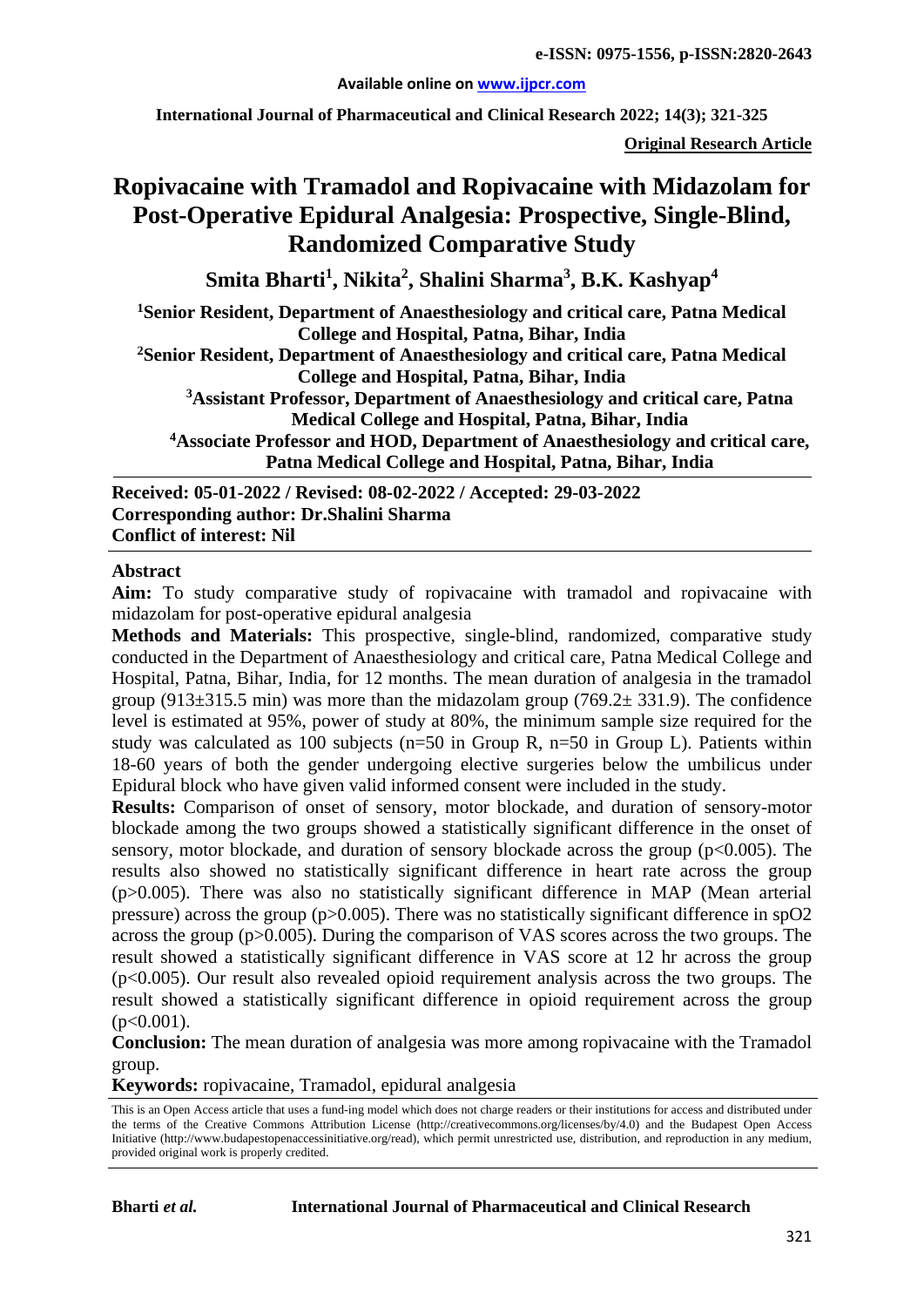## **Introduction**

Historically, children have been undertreated for pain and painful procedures. Although caudal epidural block was described by Campbell in 1933, [1]. Prolongation of analgesia with caudal technique has been achieved with addition of various adjuvants to local anaesthetic agents, opioids being the most widely used adjuvant medication.Caudal block is probably the most easily learned and mastered technique of all regional anaesthetic procedures. [2,3] A major limitation of this technique is the relatively short duration of post-operative analgesia even with long-acting local anaesthetics. Catheter placement into the caudal space adds to the risk of infection and tends to prevent early mobilisation and hence is not very popular. [4] needy in India), [5,6] due to strict regulations, and some of its unpleasant side effects compel the clinician to seek non-opioid drugs such as clonidine, s-ketamine, neostigmine, midazolam and dexmedetomidine as adjuvant for caudal epidural anaesthesia. Some of these newer agents such as dexmedetomidine have unwanted haemodynamic effects.

#### **Material and methods**

This prospective, single-blind, randomized, comparative study conducted in the Department of Anaesthesiology and critical care, Patna Medical College and Hospital, Patna, Bihar, India, for 12 months. The mean duration of analgesia in the tramadol group  $(913\pm315.5 \text{ min})$ was more than the midazolam group  $(769.2 \pm 331.9)$ . The confidence level is estimated at 95%, power of study at 80%, the minimum sample size required for the study was calculated as 100 subjects (n=50 in Group R, n=50 in Group L).

#### **Inclusion Criteria**

Patients within 18-60 years of the gender undergoing elective surgeries below the umbilicus under Epidural block who have

given valid informed consent were included in the study.

#### **Exclusion criteria**

Patients with an allergy or sensitivity to local anaesthetics/ Tramadol/ Midazolam, with bleeding disorders, with pre-existing peripheral neuropathy of lower limb, with history of severe cardiac, respiratory, hepatic, or renal disease, or who does not satisfy inclusion criteria were excluded from the study.

## **Methodology**

Pre-anesthetic assessments of all the patients were done the day before surgery. Patients were premedicated with tablet alprazolam 5mg and tablet ranitidine 150 mg at night before surgery. After shifting the patient to an operating table, standard anaesthesia monitoring in the baseline measurement of heart rate, noninvasive arterial blood pressure, and oxygen saturation were observed. Blinding was assured by drug preparation by a consultant anaesthesiologist not involved in the further follow-up of the study. Patients were divided into two groups of 50 patients of each as:

Group R: Epidural 0.75% Ropivacaine (30ml) with Tramadol (2mg/kg).

Group L: Epidural 0.75% Ropivacaine (30ml) with Midazolam (50mcg/kg).

Intravenous access was secured with an 18-gauge cannula. After aseptic precaution, an epidural catheter was placed, and an epidural test dose was given. Sensory and motor block evaluation was done every 5 minutes after giving block until complete motor blocks. Sensory block and Motor block were assessed with a 23 G hypodermic needle in all nerves' distribution, for the surgeries below the umbilicus, desired level of block T10.

The onset time for sensory and motor block and Complete Motor block, duration of motor block was monitored closely.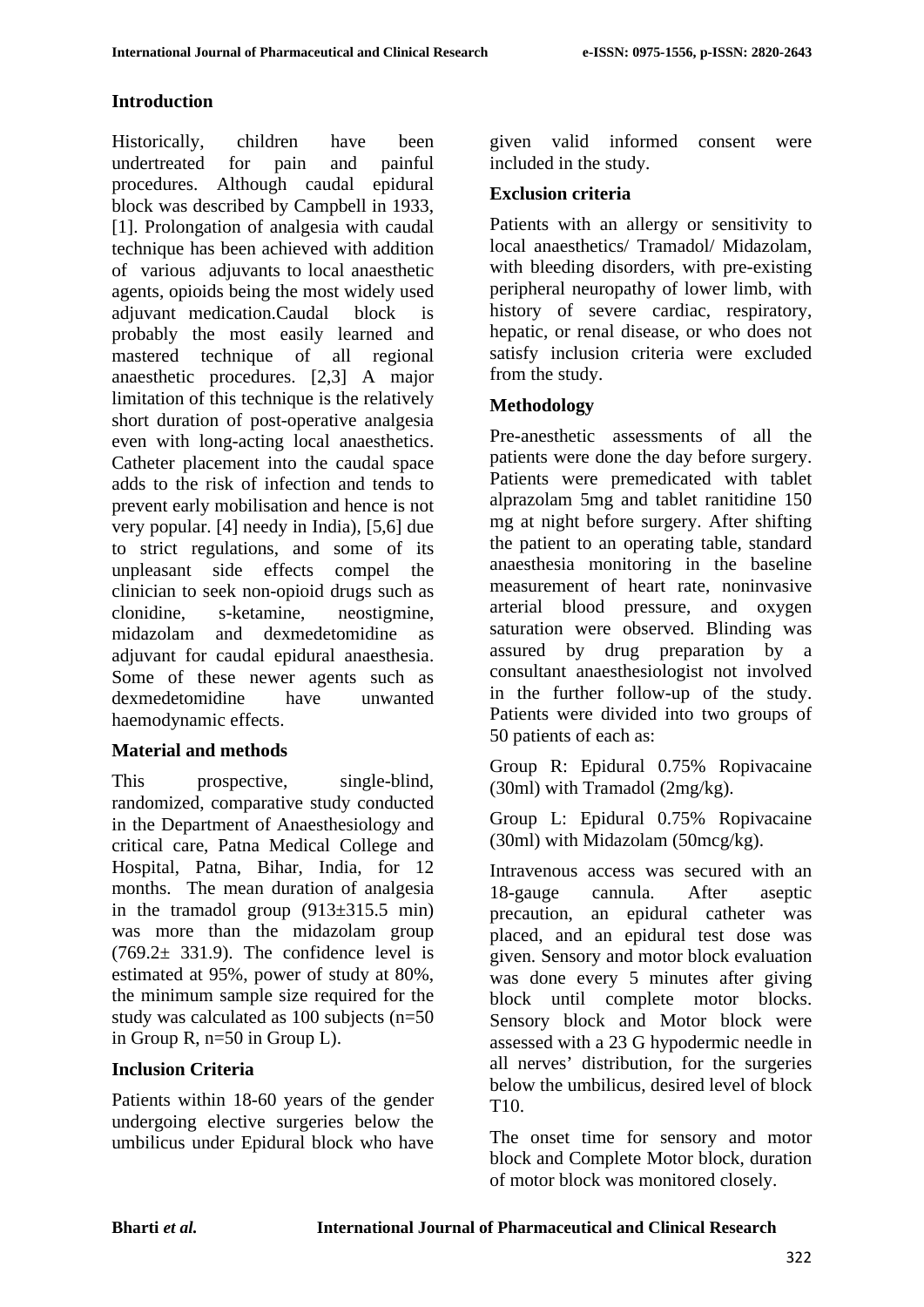The pain was assessed every 30 minutes for the first 2 hours and then 1 hour till 24 hours in the recovery phase. Testing for sensory and motor block regression was done every 15 minutes until complete resolution. The time between the end of local anesthetic administration and first rescue analgesic administration is recorded as the duration of analgesia, (rescue analgesia-visual analogue scale >4, on patient request.)

#### Statistical analysis

Descriptive statistics were done for all data and analyzed with the unpaired t-test and ANOVA single factor test. Statistical significance was taken as P<0.05. The data was analyzed using SPSS version 25.0.

#### **Result**

The study included 100 patients divided into two groups Ropivacaine with Tramadol and with Midazolam 50 samples in each group, respectively. The age of the patients was in the range of 20 years to 60 years. 30% of the total population was in the age group of 20-40, whereas 60% were in the age group of 41-60. The study includes 42% of the females and 58% of the males. Results showed that mean weight was 60.71kg, mean height was 158.15cm, and mean BMI was 25.21 Kg/m2. Results showed that the mean duration of surgery was 127.29±17.6 minutes, the mean onset of surgery was 17.6±7.3 minutes, the mean onset of sensory blockade was 17.60 minutes, the mean onset of motor blockade was 28.88±9.64 minutes, mean duration of sensory blockade was 387.40 ±56.03 minutes and mean duration of motor blockade was 200.7±17.52 minutes. Our results also showed no statistically significant difference in the demographic comparison of mean age, height, and weight of both the different groups studied. Mean age, weight, height, and duration of surgery among Ropivacaine with Tramadol group was  $42.21 \pm 12.49$ years,  $60.71 \pm 6.1$  kg,  $158 \pm 4.61$ cm, and 127.28± 17.8 minutes, respectively. The mean age, weight, height, and duration of surgery among Ropivacaine with Midazolam group was found to be 44.21±11.58 years, 60.74±5.9 kg, 157.82±5.17cm, and 127.31±17.5 minutes, respectively. The patients were given rescue analgesia when they themselves complained about pain and their VAS was 7/10. Our results also showed mean time to first rescue analgesia in group Ropivacaine with Tramadol was  $426.75\pm$ 42.6 minutes and in group Ropivacaine with Midazolam was  $343.5 \pm 50.4$  minutes respectively, which depicts statistically significant difference across the group  $(p<0.001)$ .

Comparison of Onset of sensory, motor blockade, and duration of sensory-motor blockade among the two groups showed a statistically significant difference in the onset of sensory, motor blockade, and duration of sensory blockade across the group ( $p < 0.005$ ).

The results also showed no statistically significant difference in heart rate across the group (p>0.005). There was also no statistically significant difference in MAP (Mean arterial pressure) across the group (p>0.005). There was no statistically significant difference in spO2 across the group  $(p>0.005)$ .

During the comparison of VAS scores across the two groups, the result showed a statistically significant difference in VAS score at 12 hr across the group  $(p<0.005)$ . Our result also revealed opioid requirement analysis across the two groups. The result showed a statistically significant difference in opioid requirement across the group  $(p<0.001)$ .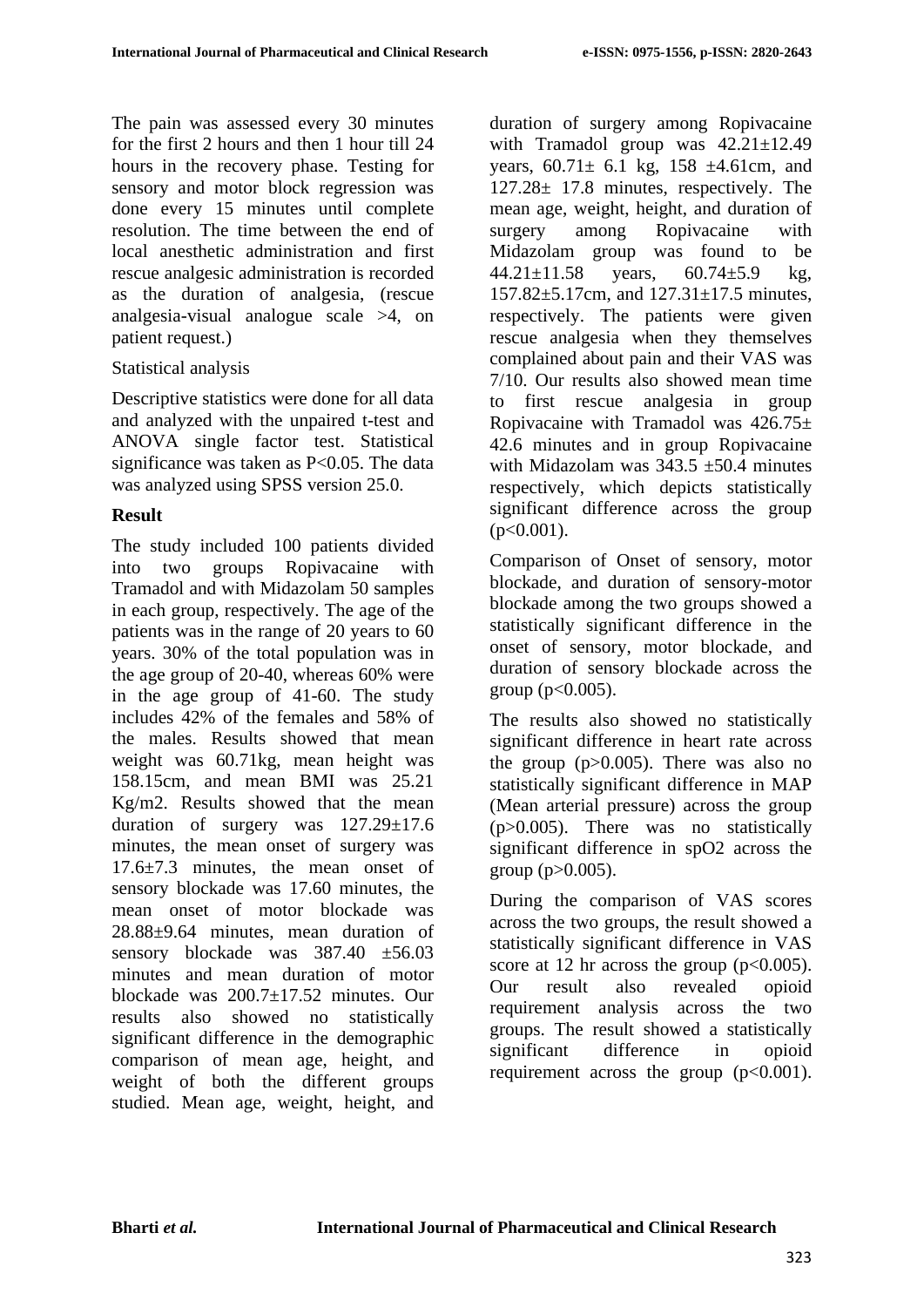| Ropivacaine with Tramadol | Ropivacaine with Midazolam |  |
|---------------------------|----------------------------|--|
| 125.20 minutes            | $\vert$ 125.28 minutes     |  |

**Table 1: Duration of surgery**

#### **Table 2: Comparison of 'Time to first rescue analgesia.'**

| Ropivacaine with Tramadol | Ropivacaine with Midazolam |
|---------------------------|----------------------------|
| $\vert$ 422.70 minutes    | 340.2 minutes              |

**Table 3: Comparison of Onset of sensory, motor blockade and duration of sensory, motor blockade the two groups**

|                           | Ropivacaine        | Ropivacaine        | P-value  |
|---------------------------|--------------------|--------------------|----------|
|                           | withtramadol       | withmidazolam      |          |
| Onset of sensory blockade | $10.43 \pm 1.48$   | $24.73 \pm 2$      | 0.046    |
| Onset of motor blockade   | $19.73 \pm 2.33$   | $37 + 3.4$         | 0.002    |
| Duration<br>of<br>sensory | $437.35 + 27.67$   | $335.45 \pm 17.15$ | < 0.0001 |
| blockade                  |                    |                    |          |
| Duration<br>of<br>motor   | $200.20 \pm 17.15$ | $200.28 \pm 17.96$ | 0.379    |
| blockade                  |                    |                    |          |

#### **Discussion**

The short duration of action (4–8 h) [7] of local anaesthetics alone in caudal block has forced the anesthesiologist's to search for additives to enhance the duration of analgesia in children. Continuous caudal analgesia with catheter technique has added risk of infection and delay in mobilisation. Although excellent analgesia with extradural opioids is well established, unpleasant side effects and restricted availability have been responsible for a decline in their popularity, especially in paediatrics. In a retrospective study, clinically significant respiratory depression was observed when 0.07 mg/kg morphine was given caudally. [8-11]

Hypertension, tachycardia, inadequate coughing, basal atelectasis, deep vein thrombosis, and sleeplessness are all symptoms of poor post-operative pain management. Aside from that, it prevents early ambulation and lengthens hospital stays. [12]

In the present study, we have attempted to compare the two commonly used, easily available, and relatively inexpensive agents, Tramadol and Midazolam, as an adjuvant in caudal anaesthesia along with

ropivacaine, an amino amide local anaesthetic agent. The present study was conducted among 100 participants, with 50 in Ropivacaine with Tramadol group and 50 in Ropivacaine with Midazolam, respectively. In the present study majority of the participants were from the 41-60 year of age group (60%), and 30% were from the 20-40 years of age group. 58% of the participants were males, and 42% were females. The study participants' mean weight was 60.72 kg, mean height was 158.16 cm, and mean BMI was 25.22 kg/m2.

In a study conducted by Krishnadas A et al., all the study participants in the various group had no statistically significant difference with respect to patient age, sex, weight, and duration of surgery. Even the baseline vital parameters were comparable between the groups. [11]

In a study conducted by Chandrakant P et al, 10 there was no significant difference in intraoperative and post- operative heart rate and mean arterial pressure, which is quite similar to our study. Comparison of heart rate, mean arterial pressure, and SPO2 showed no statistically significant difference in both groups.